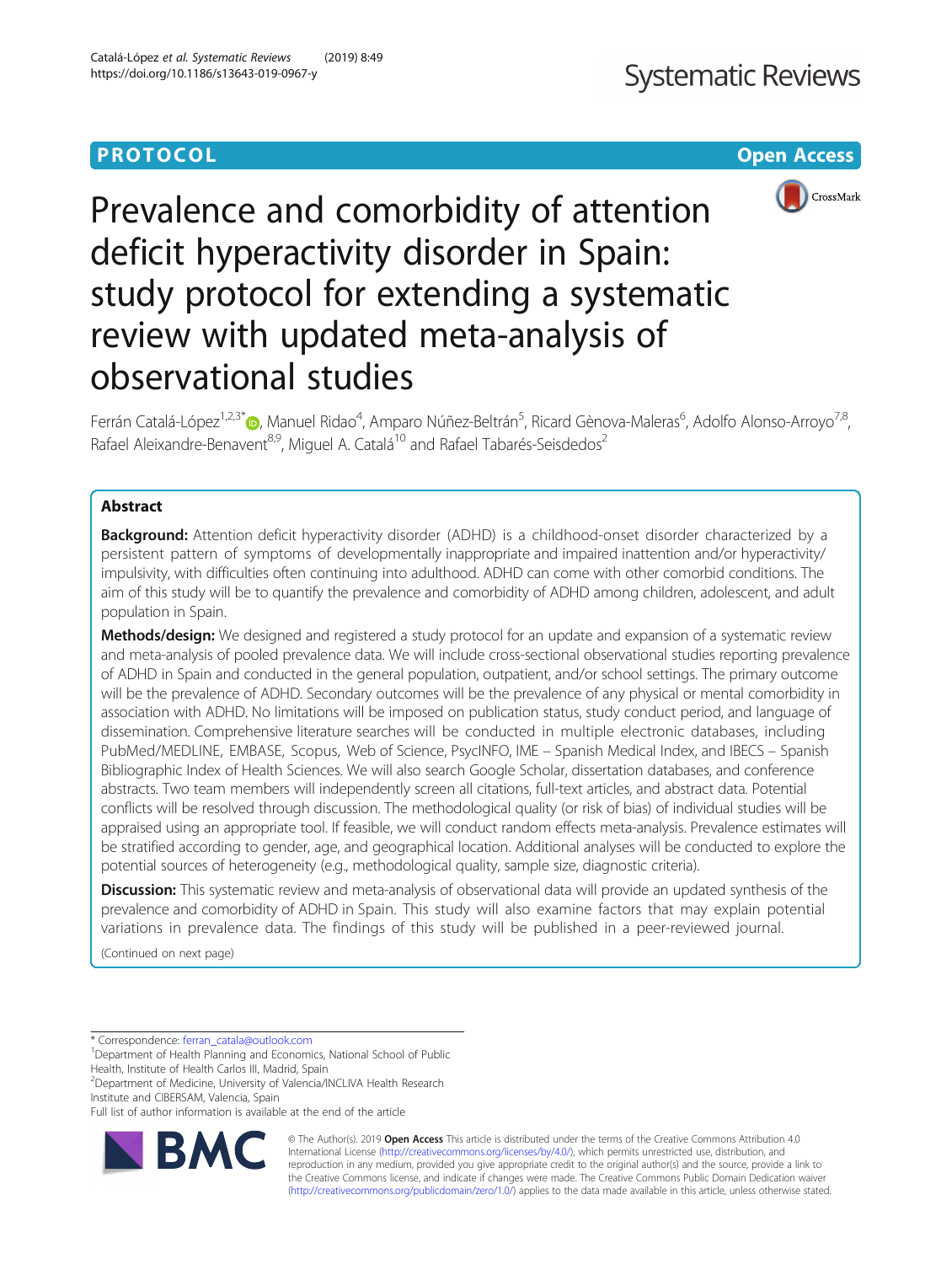(Continued from previous page)

Systematic review registration: PROSPERO [CRD42018106082](http://www.crd.york.ac.uk/PROSPERO/display_record.php?ID=CRD42018106082).

Keywords: Attention deficit hyperactivity disorder, Comorbidity, Epidemiological study, Meta-analysis, Prevalence, Spain, Systematic review

## Background

Attention deficit hyperactivity disorder (ADHD) is a childhood-onset disorder characterized by a persistent pattern of symptoms of developmentally inappropriate and impaired inattention and/or hyperactivity/impulsivity, with difficulties often continuing into adulthood  $[1-3]$  $[1-3]$  $[1-3]$  $[1-3]$  $[1-3]$ . ADHD is more common in boys than in girls [\[1](#page-5-0), [4\]](#page-5-0) and can often come with other conditions (the so-called comorbidity) [[5](#page-5-0)–[7](#page-5-0)]. Considerable debate exists surrounding the diagnosis [\[8](#page-5-0)–[13](#page-5-0)] and treatment [\[14](#page-5-0)–[17](#page-5-0)] of ADHD. Claims for the condition being overdiagnosed or underdiagnosed underscore the importance of rigorous assessment [[1,](#page-5-0) [11](#page-5-0)]. Recent prevalence estimates suggest that ADHD affects about 3–7% of young people worldwide [[18](#page-5-0)–[23\]](#page-5-0), producing considerable impact on health services and the community [[18](#page-5-0), [24,](#page-5-0) [25](#page-5-0)]. However, prevalence estimates of ADHD within and between countries often vary widely [\[19](#page-5-0), [20](#page-5-0), [26](#page-5-0)], and reports of increases in prevalence further fuel the controversy [\[19\]](#page-5-0).

Systematic reviews of descriptive epidemiology are important for characterizing the amount and geographical distribution of health problems. Meta-analysis of epidemiological data (whether at a national, regional or global levels) can be useful to get more precise estimates of disease frequency, monitor trends and changes in disease burden over time, and establish a benchmark pooled prevalence but also to examine whether estimates have increased (or decreased) with publication of different study features. Previous systematic reviews and metaanalyses have traditionally assessed the worldwide prevalence of ADHD based on studies from a broad geographic distribution (e.g., North America, Europe, Asia) [[19](#page-5-0)–[22](#page-5-0)]. Very few meta-analyses exist in the biomedical literature reporting ADHD prevalence estimates at the country level [[27](#page-5-0)–[29](#page-5-0)].

In 2011, members of our review team conducted a meta-analysis of ADHD prevalence in Spain from 14 observational studies and more than 13,000 children and adolescent participants [[29\]](#page-5-0). The main findings were published in 2012, suggesting a first pooled prevalence estimate of 6.8% (95% confidence interval: 4.9 to 8.8%) at the country level [\[29](#page-5-0)]. The 2011 review results drew attention in particular to ADHD among children and adolescents [\[30](#page-5-0), [31](#page-5-0)], but did not include aspects such as comorbidity or adult population. In addition, overall findings were limited by clinical and methodological heterogeneity [[29\]](#page-5-0). In recent years, several (new) epidemiological studies have been conducted in different geographical locations and population groups [\[32](#page-5-0)–[34](#page-5-0)]. In addition, methods have advanced quickly; planning data extraction and analyses and understanding of the review process have become more sophisticated [\[35](#page-6-0)–[41](#page-6-0)]. Therefore, we consider it timely to update and expand on our previous systematic review and meta-analysis [[29](#page-5-0)] with much more detailed analysis of relevant data.

The objective of this study will be to quantify the prevalence and comorbidity of ADHD among children, adolescent, and adult population in Spain and to examine factors that may explain the variations in prevalence based on the latest evidence from descriptive epidemiology.

## **Methods**

## Protocol

This study protocol is part of an ongoing evidence synthesis project on the descriptive epidemiology and surveillance of neurodevelopmental disorders [\[42](#page-6-0)]. The present protocol has been registered within the PROSPERO database (registration number: CRD42018106082) and is being reported in accordance with the reporting guidance provided in the Preferred Reporting Items for Systematic Reviews and Meta-Analyses Protocols (PRISMA-P) statement [[39](#page-6-0), [40](#page-6-0)] (see checklist in Additional file [1](#page-4-0)).

## Information source and literature search

The primary source of literature will be a structured search of major electronic databases, including PubMed/ MEDLINE, EMBASE, Scopus, Web of Science, and PsycINFO, but also national databases including IME –  $\hat{I}n$ dice Médico Español [Spanish Medical Index] and IBECS – Índice Bibliográfico Español en Ciencias de la Salud [Spanish Bibliographic Index of Health Sciences]). The secondary source of potentially relevant material will be a search of the gray or difficult to locate literature, including two dissertation databases (TESEO – Base de datos de Tesis Doctorales [Spanish Data Base of Doctoral Thesis Dissertations] and ProQuest Dissertations and Theses Database), Google Scholar, and conference abstracts from selected national or local symposia on mental health, neurology, and pediatrics. We will perform hand-searching of the reference lists of included studies, relevant reviews, national clinical practice guidelines, or other relevant documents (e.g., official documents and government reports). Content experts and authors who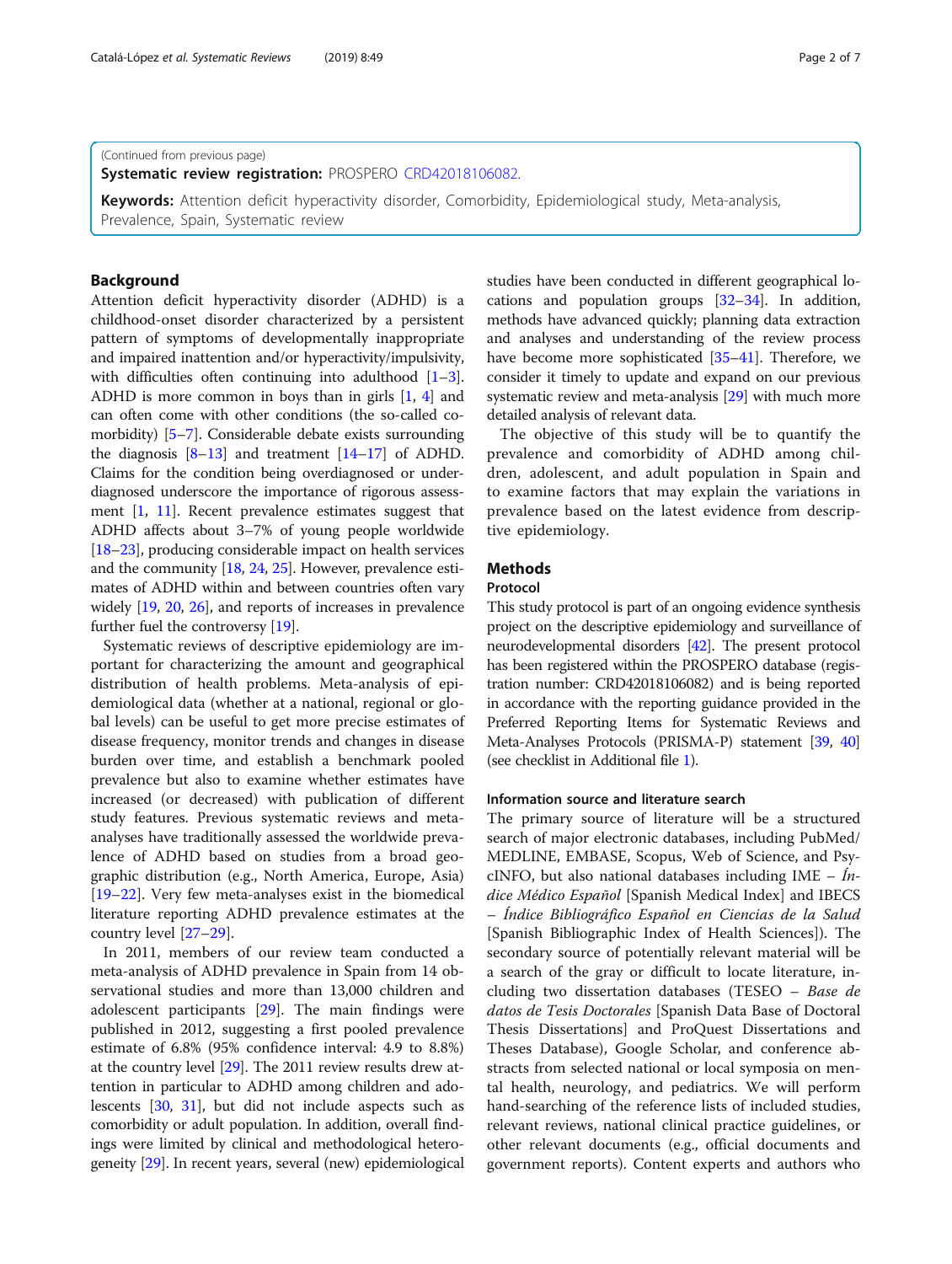are prolific in the field will be contacted. The literature searches will be designed and conducted by the review team which includes two experienced health information specialists. Our main literature search will be peerreviewed by a senior health information specialist using the Peer Review of Electronic Search Strategies (PRESS) checklist [\[41](#page-6-0)]. The search will include a broad range of terms and keywords related to ADHD, epidemiological studies, and the geographical area "Spain." For the section of geographic area, the search will be based on a previously validated filter to minimize potential bias regarding the indexing of geographical items [[43\]](#page-6-0). This filter is constructed around three complementary approaches: (1) the term "Spain" and its variants in various languages, (2) terms related mainly to region and province place names, and (3) acronyms for regional health services. A draft search strategy for PubMed/MEDLINE is provided in Additional file [2](#page-4-0).

## Eligibility criteria

Studies will be selected according to the following criteria: participants, condition or outcome(s) of interest, study design, and context.

- Participants (population): We will include studies involving children, adolescents, and adult population (regardless of age or sex).
- Condition or outcome(s) of interest: The primary outcome will be the prevalence of ADHD indicating the number of people that have the disorder divided by the population number at a given point in time. This is often presented as a (prevalence) proportion. We will use author-reported definitions (according to accepted diagnostic criteria, such as the Diagnostic and Statistical Manual of Mental Disorders [DSM] or the International Classification of Diseases [ICD] criteria: ICD-9: 314.00, 314.01; ICD-10: F90). Secondary outcomes will be the prevalence of any comorbidity, indicating the existence of any distinct additional (physical or mental) condition in association with ADHD (e.g., according to main DSM-IV, DSM-V, ICD-9, or ICD-10 categories of diagnoses).
- Study design and context: Eligible studies will be observational studies (cross-sectional or health surveys) reporting prevalence data using validated or non-validated tools and conducted in a wide range of people in the Spanish general population, outpatient (including data from administrative databases and registries), and/or school settings. Cross-sectional studies will be the most appropriate study design to determine the prevalence of ADHD. Cross-sectional health surveys are typically used to estimate the point prevalence of common conditions of long duration. We will exclude studies in hospital/inpatient clinical

settings because they are likely to be highly selected resulting in inaccurate estimations of the "true prevalence" of the disorder.

No limitations will be imposed on language, publication status (unpublished studies will be eligible for inclusion), and study conduct period.

## Screening and selection procedure

All articles identified from the literature search will be screened by two team members independently. First, titles and abstracts of articles returned from initial searches will be screened based on the eligibility criteria outlined above. Second, full texts will be examined in detail and screened for eligibility. Third, references of all considered articles will be hand-searched to identify any relevant report missed in the search strategy. Any disagreements will be resolved by discussion to meet a consensus, if necessary. A flow chart showing details of studies included and excluded at each stage of the study selection process will be provided [[44\]](#page-6-0).

## Data collection

A data extraction form will be designed and used to extract equivalent information from each study report. Information of interest will include the following:

- Study characteristics: study design, year of publication, journal, year (or period) of study conduct, sample size, setting (community, school or outpatient), geographical location of study conduct: North (Galicia, Asturias, Cantabria, Aragon, Basque Country, Navarre, La Rioja), Mediterranean (Balearics, Catalonia, Valencia), Centre (Castile-La Mancha, Castile-León, Madrid, Extremadura), and South-East (Andalusia, Murcia and Canary Islands); and other fields to capture data relevant to the assessment of study methodological quality (see risk of bias assessment subsection).
- Participant characteristics: population sampled, age (e.g., mean with standard deviation, range) and gender (e.g., percentage of female participants).
- Outcome results: definitions and measures used to make diagnosis (e.g., symptom only checklists, reports of diagnosis, interviews and examination) and whether the diagnosis met the full DSM/ICD criteria for each edition (e.g., DSM-III, DSM-IV, DSM-V, ICD-9, ICD-10, ICD-11, other), informants or people reporting symptoms for a diagnostic evaluation (e.g., child, clinician, parent, teacher and/ or a combination rule), prevalence estimates (e.g., number of subjects with the disorder, proportion and 95% confidence interval), and any prevalence estimates stratified by age, gender, severity (impairment criterion for DSM-IV), or location. The most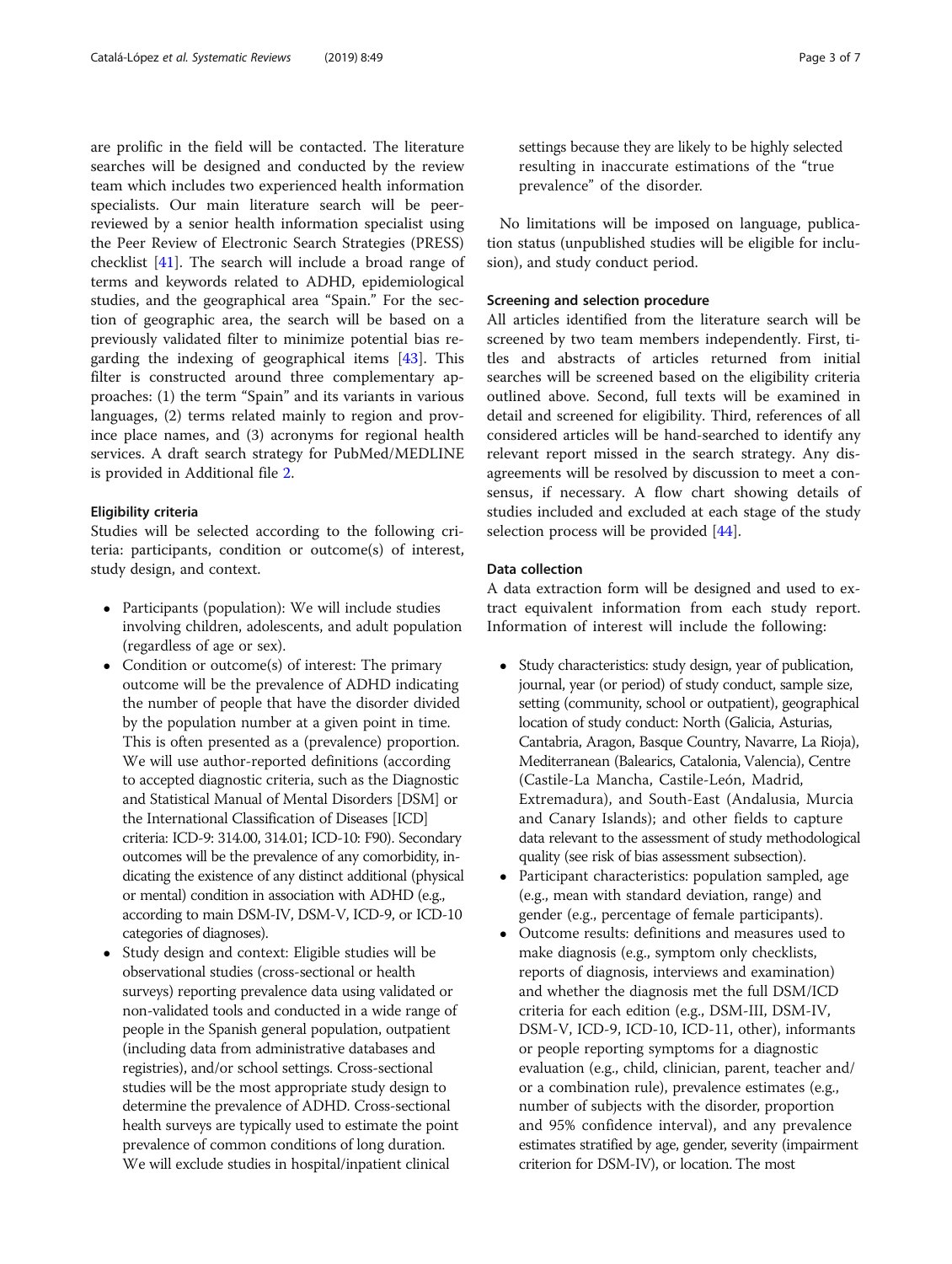conservative diagnosis will be used in those studies reporting more than one prevalence estimate. If outcome results (e.g., proportion and 95% confidence interval) are not directly provided and it is feasible, we will calculate them from the number of cases and sample size provided in each single study.

Data extraction forms will be piloted initially on a small number of included studies. Subsequently, each of the included studies will be abstracted by two team members, independently, and potential conflicts will be resolved through discussion. Authors of primary publications (e.g., corresponding authors) will be contacted by email for data clarifications or missing outcome data, as necessary. First, authors will be sent an email requesting their missing outcome data or data clarifications. Second, we will send three email reminders at 2-, 6-, and 10-week intervals after the initial email. In cases where the identified studies do not report authors' email addresses or include non-working email addresses, we will search authors' publications, PubMed, and profiles that are publicly available (e.g., ORCID, ResearchGate, and Google Scholar), to find contact information.

## Risk of bias in individual studies

The risk of bias in individual studies will be evaluated using a methodological quality critical appraisal checklist proposed by the Joanna Briggs Institute (JBI) systematic review methods manual [\[37](#page-6-0), [38](#page-6-0)]. This tool for observational studies reporting prevalence data considers the following: sample representativeness, recruitment appropriateness, sample size, description of subjects and setting, coverage of data analysis, ascertainment and measurement of the condition, thoroughness of reporting statistical analysis, and identification and accountability of potential confounding factors/subgroups (see Additional file [3\)](#page-4-0). Stars or points will be awarded for each quality item, and the highest quality studies will be awarded up to ten stars. Studies will be judged to be at low risk of bias ( $\geq 7$  points), moderate risk of bias (4–6 points), or high risk of bias (< 4 points) [\[42](#page-6-0)]. The risk of bias for each individual study will be independently assessed by two reviewers. Discrepant scores will be resolved by discussion and consensus. We will provide a narrative summary of the risk of bias of the included studies, which will be supported by a table showing the results of the critical appraisal.

## Methods for evidence synthesis

The data from each paper (e.g., study characteristics, context, participants, outcomes and findings) will be used to build evidence tables of an overall description of included studies. Crude prevalence estimates (number of cases/sample size) will be presented along with 95% confidence intervals. If feasible and appropriate, prevalence data points from primary observational studies will be used to perform random effects meta-analyses. Since heterogeneity is expected a priori, we will estimate the pooled prevalence and its 95% confidence interval using the random effects model with logit transformation and back transformation [[42](#page-6-0)]. The random effects model assumes the study prevalence estimates follow a normal distribution, considering both within-study and between-study variation. Forest plots will be used to visualize pooled estimates and the extent of heterogeneity among studies.

We will quantify statistical heterogeneity by estimating the variance between studies using  $I^2$  statistic [\[45](#page-6-0)]. The  $I^2$  statistic is the proportion of variation in prevalence estimates that is due to genuine variation in prevalence rather than sampling (random) error.  $I^2$  statistic ranges between 0 and 100% (with values of 0–25% and 75– 100% taken to indicate low and considerable heterogen-eity, respectively). We will also report Tau<sup>2</sup> [\[46\]](#page-6-0) and Cochran Q test  $[47]$  $[47]$  $[47]$  with a P value of < 0.05 considered statistically significant (heterogeneity).

## Additional analyses

If sufficient studies are identified and data points are available, potential sources of heterogeneity will be investigated further by subgroup or meta-regression analyses [\[48](#page-6-0)] according to baseline characteristics and methodological covariates [\[1](#page-5-0)–[4](#page-5-0), [19](#page-5-0), [29,](#page-5-0) [42\]](#page-6-0). We plan to conduct analyses by gender (male vs female), age (e.g., children vs adolescent vs adult, mid-point of age range as continuous variable), geographical location (e.g., North, Mediterranean, Centre, and South-East), setting (e.g., community/school vs outpatient), sample size (e.g., < 500, 500–1500, or > 1500 participants), decade of publication (e.g., 1990, 2000, or 2010), study quality (e.g., low/moderate vs high risk of bias), diagnostic system (e.g., DSM vs ICD criteria), and most recent diagnostic criteria (e.g., "DSM-IV/V or ICD-10/11" vs "Not DSM-IV/V or ICD-10/11"). In addition, we will explore prevalence trends with gender variations (in terms of the female-to-male prevalence ratios) and over time (with the year of publication as the explanatory variable) using random effects meta-regression models [\[29\]](#page-5-0).

## Meta-bias

Small study effects (or "publication bias" across studies) will be assessed by inspection of the funnel plots for asymmetry and with Egger's test [\[49\]](#page-6-0) and Begg's test [[50\]](#page-6-0), with the results considered to indicate potential small study effects when  $P$  values are  $< 0.10$ .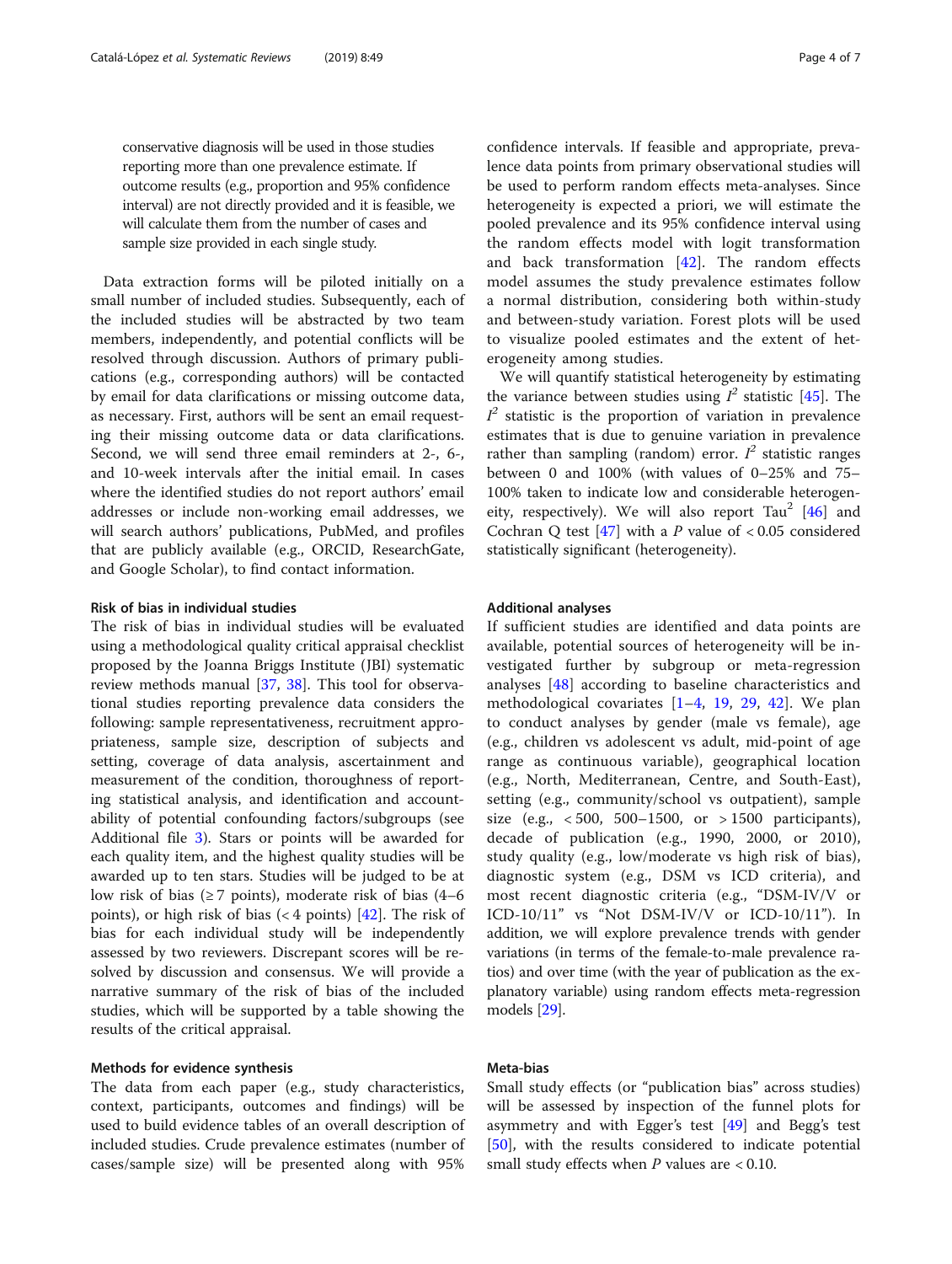## <span id="page-4-0"></span>Software considerations

All analyses will be conducted in Stata version 15 (StataCorp LP, College Station, Texas, USA) [\[51](#page-6-0), [52\]](#page-6-0).

## Patient and public involvement

We will evaluate whether the epidemiological studies included in the systematic review had any patient and public involvement [\[53,](#page-6-0) [54\]](#page-6-0).

No patients and/or public were involved in setting the research question for this study nor were they involved in developing plans for design (or implementation) of this protocol. No patients and/or public will be asked to advise on interpretation or writing up of results.

## Ethics, dissemination, and research integrity

No ethical approval is required for the performance of this study. The proposed systematic review and meta-analysis will be reported in accordance with the reporting guidance provided in the Preferred Reporting Items for Systematic Reviews and Meta-analyses (PRISMA) statement [\[44](#page-6-0)] and the Meta-analysis Of Observational Studies in Epidemiology (MOOSE) reporting guideline [\[55](#page-6-0)]. Any amendments made to this protocol when conducting the study will be outlined and reported in the final manuscript. Results will be disseminated through conference presentations and publication in a peer-reviewed journal. All data underlying the findings reported in the final manuscript will be deposited in a cross-disciplinary public repository—such as the Open Science Framework ([https://osf.io/\)](https://osf.io/) or Zenodo ([https://](https://zenodo.org/) [zenodo.org/](https://zenodo.org/)).

## **Discussion**

Up-to-date epidemiological evidence about levels and trends in country-specific morbidity (such as prevalence) is essential input into national and subnational health policy and planning debates. In fact, the availability of national prevalence estimates of ADHD provides opportunities to undertake further systematic assessments of the burden of disease [\[18](#page-5-0), [23,](#page-5-0) [25\]](#page-5-0).

In this paper, we have presented a study protocol for extending a systematic review with updated metaanalysis of the prevalence and comorbidity of ADHD in Spain. This protocol updates and expands methods for a new systematic review that will supersede previous meta-analyses of observational studies on this topic [\[29](#page-5-0)]. The improved approaches to the methods, analysis, and refinements in epidemiological data (revisions and updates, exploration of the extent of bias, heterogeneity, and potential variations in prevalence data), as well as the widening of scope by age (e.g., children, adolescents and adults), causes of comorbidity (e.g., physical or mental), and time considering new data (e.g., studies from 1980 to 2020) are all relevant to this study.

A key challenge is that based on knowledge from previous systematic reviews on mental health [\[19](#page-5-0)–[24,](#page-5-0) [56,](#page-6-0) [57](#page-6-0)], we anticipate identifying epidemiological studies with different features, populations, and contexts and with a variable quality of reporting methods and results. This study will identify knowledge gaps to be filled by new research. On this regard, implications for future epidemiological studies will be discussed in the final manuscript.

## Additional files

[Additional file 1:](https://doi.org/10.1186/s13643-019-0967-y) PRISMA-P Checklist. (DOCX 33 kb)

[Additional file 2:](https://doi.org/10.1186/s13643-019-0967-y) Key terms for PubMed/MEDLINE search. (DOCX 29 kb) [Additional file 3:](https://doi.org/10.1186/s13643-019-0967-y) Methodological Quality Checklist for Prevalence data. (DOCX 29 kb)

### **Abbreviations**

ADHD: Attention deficit hyperactivity disorder; DSM: Diagnostic and Statistical Manual of Mental Disorders; ICD: International Classification of Diseases; MOOSE: Meta-analysis Of Observational Studies in Epidemiology; PRISMA: Preferred Reporting Items for Systematic Reviews and Meta-Analyses; PRISMA-P: Preferred Reporting Items for Systematic Reviews and Meta-Analyses extension for Protocols

## Funding

FC-L and RT-S are funded by CIBERSAM/Institute of Health Carlos III. MR is partially funded by the Spanish Health Services Research on Chronic Patients Network (REDISSEC)/Institute of Health Carlos III. The funders were not involved in the design of the protocol or decision to submit the protocol for publication. nor will they be involved in any aspect of the conduct of the study.

### Availability of data and materials

Not applicable.

#### Authors' contributions

The study protocol was conceived by FC-L, with critical input from MR, AN-B, RG-M, AA-A, RA-B, MAC, and RT-S. FC-L registered the protocol with the PROSPERO database and wrote the first draft of the protocol. MR, MAC, and AN-B provided input into the design and edited the draft protocol. All authors commented on the paper for important intellectual content. All authors read and approved the final paper. FC-L accepts full responsibility for the finished paper and controlled the decision to publish. FC-L is the principal investigator and guarantor.

#### Authors' information

FC-L is a PhD (Public Health) and MPH (Quantitative Methods). MR is a PhD (Medicine) and MSc (Health Economics). AN-B is PsyD (Clinical Psychology) and MSc (Neurosciences). RG-M is a MSc (Demography). AA-A is a PhD (Information and Documentation) and MA. RA-B is a MD and PhD (Medical Documentation). MAC is a MD (Child Psychiatry) and PhD (Medical Documentation). RT-S is a MD (Psychiatry) and PhD.

#### Ethics approval and consent to participate

Not applicable.

Consent for publication Not applicable.

Competing interests The authors declare that they have no competing interests.

## Publisher's Note

Springer Nature remains neutral with regard to jurisdictional claims in published maps and institutional affiliations.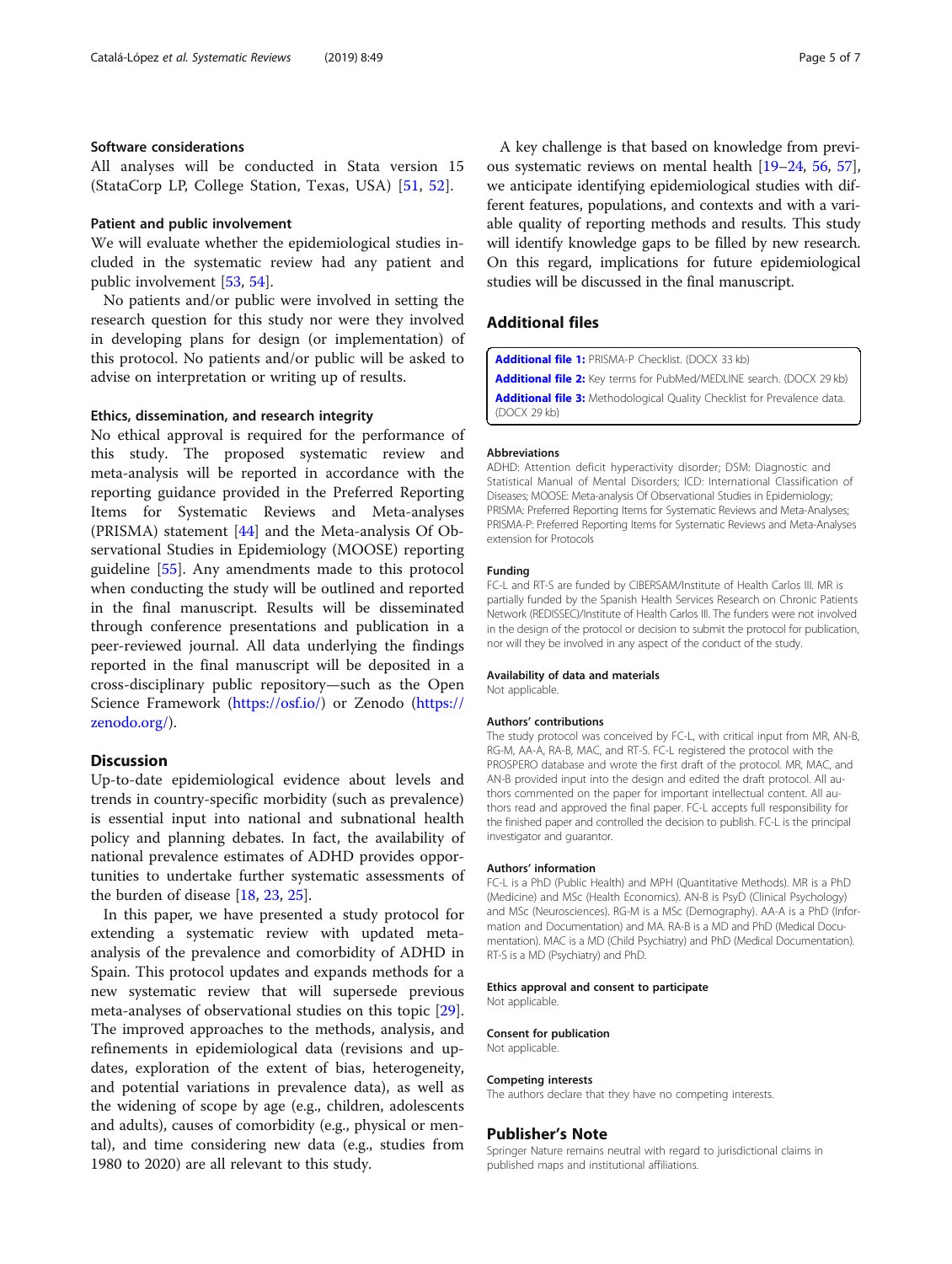## <span id="page-5-0"></span>Author details

<sup>1</sup>Department of Health Planning and Economics, National School of Public Health, Institute of Health Carlos III, Madrid, Spain. <sup>2</sup>Department of Medicine, University of Valencia/INCLIVA Health Research Institute and CIBERSAM, Valencia, Spain. <sup>3</sup>Fundación Instituto de Investigación en Servicios de Salud, Valencia, Spain. <sup>4</sup>Instituto Aragonés de Ciencias de la Salud (IACS), Red de Investigación en Servicios de Salud en Enfermedades Crónicas (REDISSEC), Zaragoza, Spain. <sup>5</sup>Independent Clinical Psychologist and Researcher, Madrid, Spain. <sup>6</sup>Directorate General for Public Health, Madrid Regional Health Council, Madrid, Spain. <sup>7</sup>Department of History of Science and Documentation, University of Valencia, Valencia, Spain. <sup>8</sup>Information and Social and Health Research Unit (UISYS), University of Valencia and Spanish National Research Council (CSIC), Valencia, Spain. <sup>9</sup>Institute for Innovation and Knowledge Management (INGENIO)/Spanish National Research Council (CSIC) and Polytechnic University of Valencia (UPV), Valencia, Spain. <sup>10</sup>Faculty of Medicine, University of Valencia, Valencia, Spain.

## Received: 29 August 2018 Accepted: 28 January 2019 Published online: 11 February 2019

#### References

- 1. Thapar A, Cooper M. Attention deficit hyperactivity disorder. Lancet. 2016; 387(10024):1240–50. [https://doi.org/10.1016/S0140-6736\(15\)00238-X.](https://doi.org/10.1016/S0140-6736(15)00238-X)
- 2. Verkuijl N, Perkins M, Fazel M. Childhood attention-deficit/hyperactivity disorder. BMJ. 2015;350:h2168. [https://doi.org/10.1136/bmj.h2168.](https://doi.org/10.1136/bmj.h2168)
- 3. Feldman HM, Reiff MI. Clinical practice. Attention deficit-hyperactivity disorder in children and adolescents. N Engl J Med. 2014;370(9):838–46. [https://doi.org/10.1056/NEJMcp1307215.](https://doi.org/10.1056/NEJMcp1307215)
- 4. Biederman J, Kwon A, Aleardi M, Chouinard VA, Marino T, Cole H, et al. Absence of gender effects on attention deficit hyperactivity disorder: findings in nonreferred subjects. Am J Psychiatry. 2005;162(6):1083–9. [https://doi.org/10.1176/appi.ajp.162.6.1083.](https://doi.org/10.1176/appi.ajp.162.6.1083)
- 5. Muskens JB, Velders FP, Staal WG. Medical comorbidities in children and adolescents with autism spectrum disorders and attention deficit hyperactivity disorders: a systematic review. Eur Child Adolesc Psychiatry. 2017; 26(9):1093–103. [https://doi.org/10.1007/s00787-017-1020-0.](https://doi.org/10.1007/s00787-017-1020-0)
- 6. Tung I, Li JJ, Meza JI, Jezior KL, Kianmahd JS, Hentschel PG, O'Neil PM, Lee SS. Patterns of comorbidity among girls with ADHD: a meta-analysis. Pediatrics. 2016;138(4):e20160430.
- 7. Catalá-López F, Alonso-Arroyo A, Page MJ, Hutton B, Tabarés-Seisdedos R, Aleixandre-Benavent R. Mapping of global scientific research in comorbidity and multimorbidity: a cross-sectional analysis. PLoS One. 2018;13(1):e0189091. [https://doi.org/10.1371/journal.pone.0189091.](https://doi.org/10.1371/journal.pone.0189091)
- 8. Brodersen J, Schwartz LM, Heneghan C, O'Sullivan JW, Aronson JK, Woloshin S. Overdiagnosis: what it is and what it isn't. BMJ Evid Based Med. 2018; 23(1):1–3. <https://doi.org/10.1136/ebmed-2017-110886>.
- Bowers S. Why are we failing young patients with ADHD? BMJ. 2014;349: g6082. [https://doi.org/10.1136/bmj.g6082.](https://doi.org/10.1136/bmj.g6082)
- 10. Thomas R, Mitchell GK, Batstra L. Attention-deficit/hyperactivity disorder: are we helping or harming? BMJ. 2013;347:f6172. [https://doi.org/10.1136/bmj.](https://doi.org/10.1136/bmj.f6172) [f6172](https://doi.org/10.1136/bmj.f6172).
- 11. Taylor E. Attention deficit hyperactivity disorder: overdiagnosed or diagnoses missed? Arch Dis Child. 2017;102(4):376–9. [https://doi.org/10.1136/archdischild-](https://doi.org/10.1136/archdischild-2016-310487)[2016-310487.](https://doi.org/10.1136/archdischild-2016-310487)
- 12. Coon ER, Quinonez RA, Moyer VA, Schroeder AR. Overdiagnosis: how our compulsion for diagnosis may be harming children. Pediatrics. 2014;134(5): 1013–23. [https://doi.org/10.1542/peds.2014-1778.](https://doi.org/10.1542/peds.2014-1778)
- 13. Morrow RL, Garland EJ, Wright JM, Maclure M, Taylor S, Dormuth CR. Influence of relative age on diagnosis and treatment of attentiondeficit/hyperactivity disorder in children. CMAJ. 2012;184(7):755–62. <https://doi.org/10.1503/cmaj.111619>.
- 14. Hoekstra PJ, Buitelaar JK. Is the evidence base of methylphenidate for children and adolescents with attention-deficit/hyperactivity disorder flawed? Eur Child Adolesc Psychiatry. 2016 Apr;25(4):339–40. [https://doi.](https://doi.org/10.1007/s00787-016-0845-2) [org/10.1007/s00787-016-0845-2.](https://doi.org/10.1007/s00787-016-0845-2)
- 15. Storebø OJ, Simonsen E, Gluud C. The evidence base of methylphenidate for children and adolescents with attention-deficit hyperactivity disorder is in fact flawed. Eur Child Adolesc Psychiatry. 2016;25(9):1037–8. [https://doi.](https://doi.org/10.1007/s00787-016-0855-0) [org/10.1007/s00787-016-0855-0](https://doi.org/10.1007/s00787-016-0855-0).
- 16. The Lancet. The realities and needs of children living with ADHD. Lancet. 2014;384(9938):104. [https://doi.org/10.1016/S0140-6736\(14\)61146-6.](https://doi.org/10.1016/S0140-6736(14)61146-6)
- 17. McGough JJ. Treatment controversies in adult ADHD. Am J Psychiatry. 2016;
- 173(10):960–6. [https://doi.org/10.1176/appi.ajp.2016.15091207.](https://doi.org/10.1176/appi.ajp.2016.15091207) 18. GBD 2016 Disease and Injury Incidence and Prevalence Collaborators. Global, regional, and national incidence, prevalence, and years lived with disability for 328 diseases and injuries for 195 countries, 1990–2016: a systematic analysis for the Global Burden of Disease Study 2016. Lancet. 2017;390(10100):1211–59. [https://doi.org/10.1016/S0140-6736\(17\)32154-2](https://doi.org/10.1016/S0140-6736(17)32154-2).
- 19. Thomas R, Sanders S, Doust J, Beller E, Glasziou P. Prevalence of attentiondeficit/hyperactivity disorder: a systematic review and meta-analysis. Pediatrics. 2015;135(4):e994–1001. <https://doi.org/10.1542/peds.2014-3482>.
- 20. Polanczyk GV, Willcutt EG, Salum GA, Kieling C, Rohde LA. ADHD prevalence estimates across three decades: an updated systematic review and metaregression analysis. Int J Epidemiol. 2014;43(2):434–42. [https://doi.org/10.](https://doi.org/10.1093/ije/dyt261) [1093/ije/dyt261](https://doi.org/10.1093/ije/dyt261).
- 21. Willcutt EG. The prevalence of DSM-IV attention-deficit/hyperactivity disorder: a meta-analytic review. Neurotherapeutics. 2012;9(3):490–9. [https://doi.org/10.](https://doi.org/10.1007/s13311-012-0135-8) [1007/s13311-012-0135-8](https://doi.org/10.1007/s13311-012-0135-8).
- 22. Polanczyk G, de Lima MS, Horta BL, Biederman J, Rohde LA. The worldwide prevalence of ADHD: a systematic review and metaregression analysis. Am J Psychiatry. 2007;164(6):942–8. <https://doi.org/10.1176/ajp.2007.164.6.942>.
- 23. Erskine HE, Ferrari AJ, Nelson P, Polanczyk GV, Flaxman AD, Vos T, et al. Epidemiological modelling of attention-deficit/hyperactivity disorder and conduct disorder for the global burden of disease study 2010. J Child Psychol Psychiatry. 2013;54(12):1263–74. <https://doi.org/10.1111/jcpp.12144>.
- 24. Erskine HE, Ferrari AJ, Polanczyk GV, Moffitt TE, Murray CJ, Vos T, et al. The global burden of conduct disorder and attention-deficit/hyperactivity disorder in 2010. J Child Psychol Psychiatry. 2014;55(4):328–36. [https://doi.](https://doi.org/10.1111/jcpp.12186) [org/10.1111/jcpp.12186.](https://doi.org/10.1111/jcpp.12186)
- 25. Global Burden of Disease Child and Adolescent Health Collaboration, Kassebaum N, Kyu HH, Zoeckler L, Olsen HE, Thomas K, et al. Child and adolescent health from 1990 to 2015: findings from the Global Burden Diseases, Injuries, and Risk Factors 2015 Study. JAMA Pediatr. 2017;171(6): 573–92. <https://doi.org/10.1001/jamapediatrics.2017.0250>.
- 26. Erskine HE, Baxter AJ, Patton G, Moffitt TE, Patel V, Whiteford HA, et al. The global coverage of prevalence data for mental disorders in children and adolescents. Epidemiol Psychiatr Sci. 2017;26(4):395–402. [https://doi.org/10.](https://doi.org/10.1017/S2045796015001158) [1017/S2045796015001158.](https://doi.org/10.1017/S2045796015001158)
- 27. Wang T, Liu K, Li Z, Xu Y, Liu Y, Shi W, Chen L. Prevalence of attention deficit/hyperactivity disorder among children and adolescents in China: a systematic review and meta-analysis. BMC Psychiatry. 2017;17(1):32. [https://](https://doi.org/10.1186/s12888-016-1187-9) [doi.org/10.1186/s12888-016-1187-9.](https://doi.org/10.1186/s12888-016-1187-9)
- 28. Alhraiwil NJ, Ali A, Househ MS, Al-Shehri AM, El-Metwally AA. Systematic review of the epidemiology of attention deficit hyperactivity disorder in Arab countries. Neurosciences. 2015;20(2):137–44. [https://doi.org/10.17712/](https://doi.org/10.17712/nsj.2015.2.20140678) [nsj.2015.2.20140678.](https://doi.org/10.17712/nsj.2015.2.20140678)
- 29. Catalá-López F, Peiró S, Ridao M, Sanfélix-Gimeno G, Gènova-Maleras R, Catalá MA. Prevalence of attention deficit hyperactivity disorder among children and adolescents in Spain: a systematic review and meta-analysis of epidemiological studies. BMC Psychiatry. 2012;12:168. [https://doi.org/10.](https://doi.org/10.1186/1471-244X-12-168) [1186/1471-244X-12-168.](https://doi.org/10.1186/1471-244X-12-168)
- 30. Program of Activities for the Early Detection of Health Problems between 0 and 14 years-old: Effectiveness, safety and economic evaluation of the existing alternatives for the early detection of Attention Deficit Hyperactivity Disorder (ADHD). Reports of Health Technology Assessment. Health Sciences Institute in Aragón (IACS). Madrid: Ministry of Health, Social Services and Equality; 2016. [http://www.iacs.es/wp-content/uploads/2017/](http://www.iacs.es/wp-content/uploads/2017/05/758-IACS-TDAH.pdf) [05/758-IACS-TDAH.pdf.](http://www.iacs.es/wp-content/uploads/2017/05/758-IACS-TDAH.pdf) Accessed 1 Feb 2019.
- 31. ABC [News]. El 6,8% de los niños españoles padecería trastorno por déficit de atención e hiperactividad. December 12, 2013. [http://www.abc.es/salud/](http://www.abc.es/salud/noticias/20131111/abci-ninos-espanoles-padeceria-trastorno-201311291110.html) [noticias/20131111/abci-ninos-espanoles-padeceria-trastorno-201311291110.](http://www.abc.es/salud/noticias/20131111/abci-ninos-espanoles-padeceria-trastorno-201311291110.html) [html.](http://www.abc.es/salud/noticias/20131111/abci-ninos-espanoles-padeceria-trastorno-201311291110.html) Accessed 22 June 2018.
- 32. Carballal Mariño M, Gago Ageitos A, Ares Alvarez J, Del Rio Garma M, García Cendón C, Goicoechea Castaño A, et al. Prevalence of neurodevelopmental, behavioural and learning disorders in Pediatric Primary Care. An Pediatr (Barc). 2017 doi: [https://doi.org/10.1016/j.anpedi.2017.10.007.](https://doi.org/10.1016/j.anpedi.2017.10.007)
- 33. Canals J, Morales-Hidalgo P, Jané MC, Domènech E. ADHD prevalence in Spanish preschoolers: comorbidity, socio-demographic factors, and functional consequences. J Atten Disord. 2018;22(2):143–53. [https://doi.org/10.1177/](https://doi.org/10.1177/1087054716638511) [1087054716638511.](https://doi.org/10.1177/1087054716638511)
- 34. Cerrillo-Urbina AJ, García-Hermoso A, Martínez-Vizcaíno V, Pardo-Guijarro MJ, Ruiz-Hermosa A, Sánchez-López M. Prevalence of probable attention-deficit/